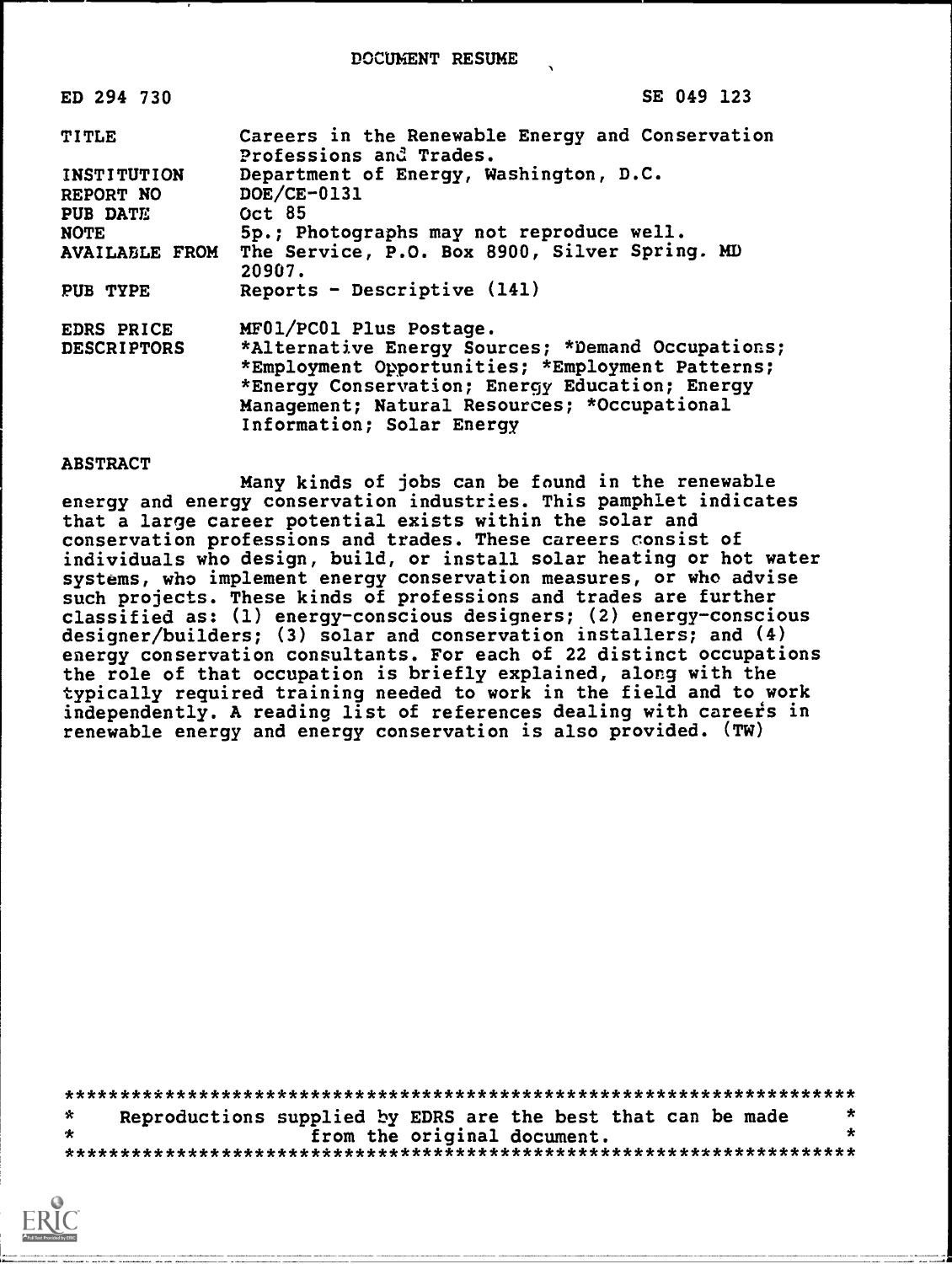2947

 $\Box$ لىما LINFORMATION

 $f(\widehat{\boldsymbol{\beta}})$ CONSERVATION AND RENEWABLE.ENERGY INQUIRY AND REFERRAL SERVICE

# Careers In The Renewable Energy And Conservation Professions And Trades

Many kinds of jobs can be found in the renewable energy and energy conservation industries. Research and development, manufacturing, and distribution processes create employment for scientists,

U.S. DEPARTMENT OF EDUCATION Office of Educational Research and Improvement DUCATIONAL RESOURCES INFORMATION<br>CENTER (ERIC)

This document has been reproduced as formulation and the person or organization and the formulation and the fo originating it

engineers, managers, technicians, many types of skilled and unskilled laborers, salespeople, marketing experts, information specialists and others. There is also a need for renewable energy and energy con-

Points of view or Opinions stated in this docu-<br>ment .do\_not\_necessarily\_represent\_official<br>OERI position or policy

servation specialists in fields such as finance, investment, real estate, insurance, and law.

However, it is within the solar and conservation professions and trades that the largest career potential exists. This group consists of individuals who design, build, or install solar heating or hot water systems, who implement energy conservation measures or who advise on such projects.

There are four main types of renewable and conservation professions and trades:

- 1. ENERGY-CONSCIOUS DESIGNERS use their knowledge of architecture, the building trade, solar components, engineering, energy conservation and renewable energy options to design solar and energyconserving buildings and systems;
- 2. ENERGY-CONSCIOUS DESIGNER/BUILDERS use their knowledge of architecture, the building trade, and energy conservation measures to construct solar and energy conserving buildings and additions;
- 3. SOLAR AND CONSERVATION INSTALLERS combine the skills o<sup>\*</sup> roofing, plumbing, sheetmetal work, electrical work, insulating, masonry and carpentry to install active solar heating and hot

FS 123, 2nd Edition, October 1985<br>Service is operated by Solar America, Inc., and the Franklin Research Center for the U.S. Department of Energy. The statements contained herein are based on C mation known to the Service at the time of printing. No recommendation or endorsement of any product or service is implied by its mention here. For more information,<br>(800) 233-3071,<br>(800) 233-3071,

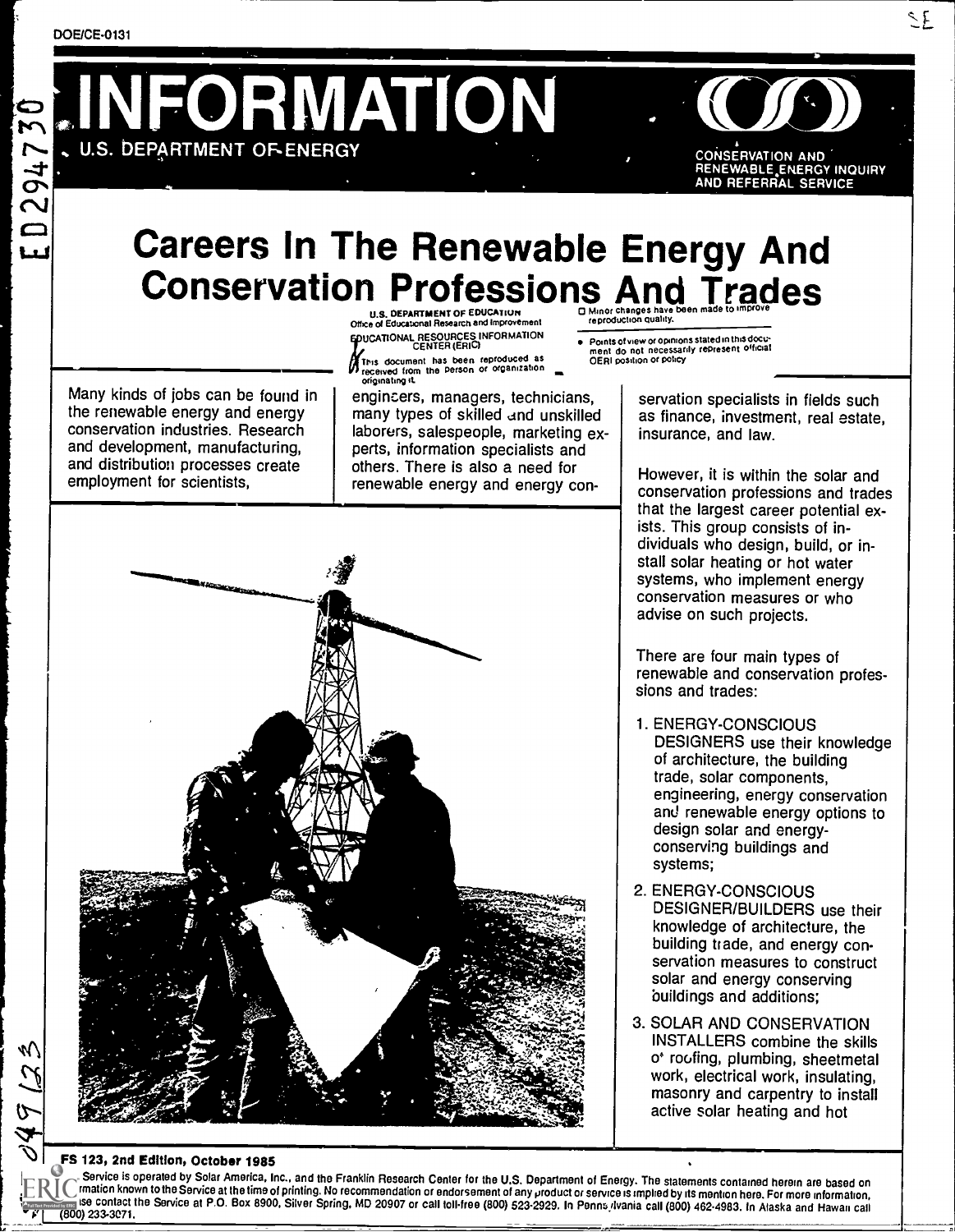water systems in buildings and increase building energy efficiency; and

4. ENERGY CONSERVATION CON-SULTANTS advise on all aspects of active or passive solar systems, energy conservation measures, and renewable energy options, including design, financing, economic feasibility, and sizing. Energy auditors analyze energy consumption and sources of heat losses in homes and other buildings. Energy service companies look at energy consumption and needs in commercial and industrial buildings and suggest conservation plans, sometimes aiding with financing.

Those already working with the heating and cooling, design, or construction of buildings are the best prepared to become solar/: onservation professionals and tradespeople. Heating and refrigeration contrac- : urs, builders, engineers, architects, etc., all have skills that can be adapted to energy conservation.

Work in the renewable energy field does not generally constitute a new career; it is usually a specialization within an existing career. A solar builder, for instance, is always a builder first and a solar expert second. Broader training is indispensable if the demand in the renewable energy area is not sufficient to support full-time employment.

Some form of education in renewable energy, whether it be academic or vocational, is needed for both novices and experienced professionals and tradespeople. Installation details for active solar systems, while similar to those for conventional heating or hot water units, are slightly different and demand greater attention. A study by the National Association of Plumbing, Heating and Cooling Contractors showed that even master plumbers need the experience of installing five or six systems before they feel they can do it correctly. If an active system is designed improperly, money is wasted on a system that will not work.

Architects, engineers, and other designers who draw plans for passive solar buildings need a comprehensive understanding of glazing, heat flow, heat storage, and sizing methods.

Insulation and superinsulation designers and builders should have both a formal knowledge of insulation principles and experience with current techniques.

Industrial and commercial building energy conservation, while representing a smaller total market than the residential sector, is an important part of cost control for businesses and institutions. Engineering training is generally required in this area.

Other renewable energy technologies such as wind power, geothermal energy, hydroelectric power, ocean energy and bioconversion, as well as largerscale solar technologies such as solar thermal power generation employ smaller numbers of individuals, but the employment potential in these fields may be significant in a given geographic area. Individuals interested in selling or servicing wind or photovoltaic equipment need mechanical or electrical training and experience.

The biomass and alcohol fuels industries employ rarmers or foresters, chemical process workers, and a sales and distribution network to market products and services.

Specializing in small-scale, rural, or appropriate-technology applications may offer opportunities for overseas employment or for service within the U.S.

Colleges, universities, technical schools, community groups, solar manufacturers, utilities, and trade unions may offer solar courses or training programs. Trade unions and state energy offices may supply this kind of information. The training required for conservation professions and trades varies from state to state. Local building code officials, trade unions, state employ-

3

ment offices, and schools offering solar/conservation programs can answer state-specific questions. The accompanying chart shows the major solar professions and trades, how they apply to solar, renewable energy and conservation, and typical educational or licensing requirements.

### Reading List

The following references contain additional information on careers in renewable energy and energy conservation:

#### **Articles**

EDUCATION: LAUNCHING A CAREER IN SOLAR...T. Brennan; Solar Age 7(8):22-27, August 1982.

EMPLOYMENT: BRIGHT HOPES AND BARE REALITIES...B. D'Alessandro; Solar Age 8(7):19 -20, July 1983.

FINDING A SOLAR EDUCATION, AND THOSE WHO HAVE ONE...Solar Engineering & Contracting 2(6):31-33, September/October 1983.

MORE JOBS IN RENEWABLE ENERGY BUT PROGRESS BELOW EXPECTATIONS... R. Pollock; Renewable Energy News 7(1):2, April 1984.

THE OTHER ENERGY CAREERS...K. Bellechild; Career World pp 21-23, October 1984.

SOLAR JOBS STILL REQUIRE TRAINING...Solar Engineering & Contracting 3(6):30-31, November/December 1984.

SOLAR TECHNICIANS AND MECHANICS: A KEY TO STAYING IN BUSINESS...W.G. Ward; Solar Engineering 6(10):36, 75, Jctober 1981.

J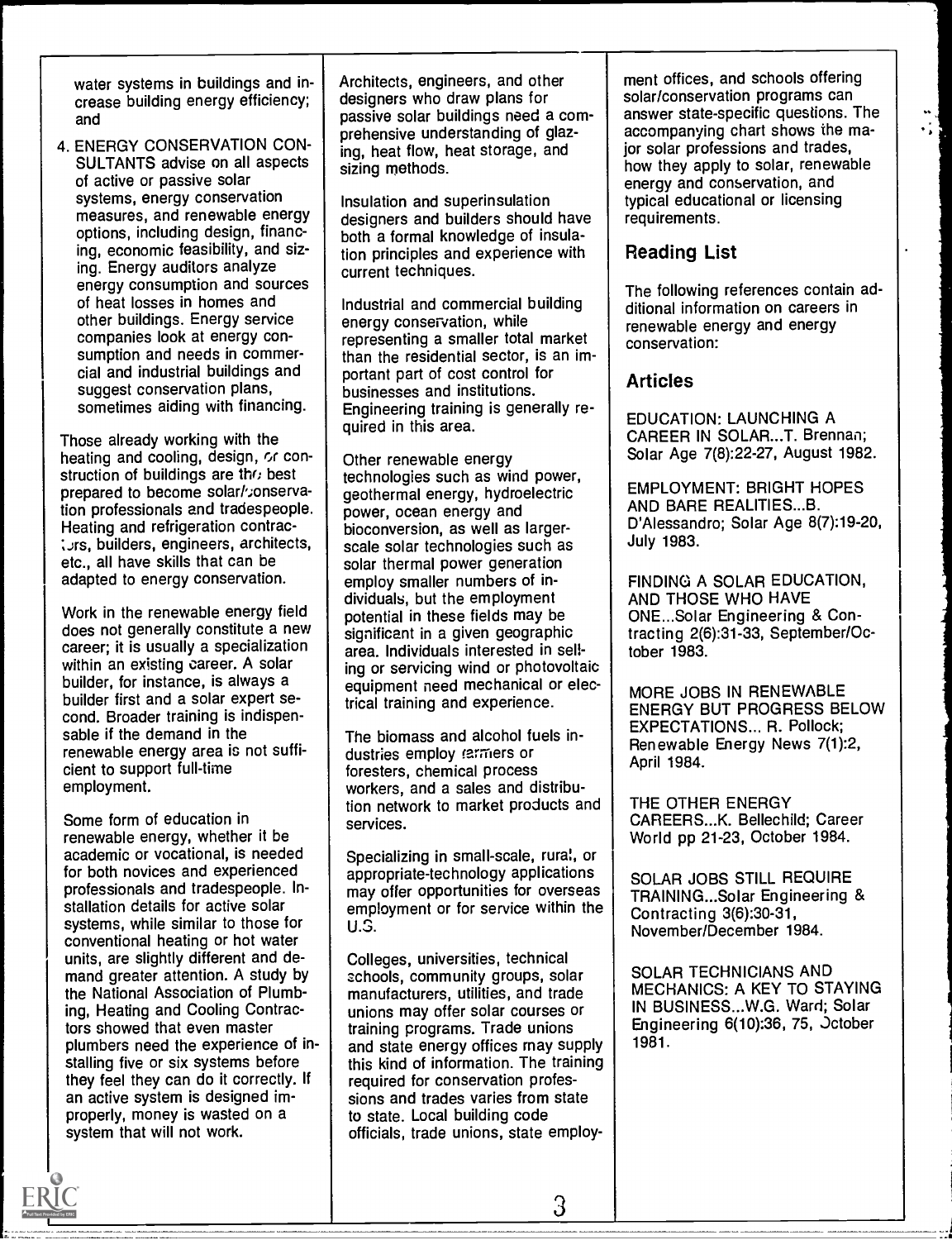| <b>Books</b><br>OPPORTUNITIES IN ENERGY<br>CAREE/ISNational Textbook Co.,<br>4255 W. Touhy Ave., Lincolnwood,<br>IL 60683, 1983, 160 pp.<br>THE SOLAR JOBS BOOKK.<br>Erickson; Brick House Publishing |                                                                                                                                                                       | Co., Andover, MA 01810, 1980, 211<br>pp.<br>Report<br>SOLAR ENERGY EMPLOYMENT<br>AND REQUIREMENTS,<br>1978-1983G.W. Levy and J. Field,<br>Battelle Columbus Laboratories, |                                                                      | Columbus, OH, 1980, 200 pp.<br>Report No. DOE/TIC-11154.<br>Available from National Technical<br>Information Service, 5826 Port<br>Royal Rd., Springfield, VA 22161. |  |
|-------------------------------------------------------------------------------------------------------------------------------------------------------------------------------------------------------|-----------------------------------------------------------------------------------------------------------------------------------------------------------------------|---------------------------------------------------------------------------------------------------------------------------------------------------------------------------|----------------------------------------------------------------------|----------------------------------------------------------------------------------------------------------------------------------------------------------------------|--|
|                                                                                                                                                                                                       |                                                                                                                                                                       |                                                                                                                                                                           |                                                                      |                                                                                                                                                                      |  |
|                                                                                                                                                                                                       |                                                                                                                                                                       |                                                                                                                                                                           | <b>Typical Required Training</b>                                     |                                                                                                                                                                      |  |
| Occupation                                                                                                                                                                                            | Role                                                                                                                                                                  |                                                                                                                                                                           | To Work                                                              | To Work Independently                                                                                                                                                |  |
| Renewable Energy System Design                                                                                                                                                                        |                                                                                                                                                                       |                                                                                                                                                                           |                                                                      |                                                                                                                                                                      |  |
| Architect                                                                                                                                                                                             | Building design & passive<br>system design                                                                                                                            |                                                                                                                                                                           | Bachelor of architecture,<br>masters of architecture,<br>o: informal | +3 yrs. exp. & state license exam<br>+2 yrs. exp. & state license exam<br>12 yrs. exp. & state license exam                                                          |  |
| Mechanical<br>Engineer<br>ı,                                                                                                                                                                          | Thermal design, specs. for<br>construction details of active<br>& passive systems (including<br>HVAC), performance analysis,<br>wind & hydroelectric system<br>design |                                                                                                                                                                           | Engineering degree or<br>informal                                    | +4 yrs. exp. & state E.I.T. & P.E. exam                                                                                                                              |  |
| <b>Building Designer</b>                                                                                                                                                                              | Design of private buildings<br>below a specified price                                                                                                                |                                                                                                                                                                           | Informal                                                             | 12 yrs. exp. & state E.I.T. & P.E. exam                                                                                                                              |  |
| Structural<br>Engineer                                                                                                                                                                                | Building design, apparatus<br>(facilities) design                                                                                                                     |                                                                                                                                                                           | Engineering degree<br>or informal                                    | +4 yrs. exp. & state E.I.T. & P.E. exam<br>12 yrs. exp. & state E.I.T. & P.E. exam                                                                                   |  |
| Environmental<br>Designer                                                                                                                                                                             | Landscaping, passive building<br>& site design                                                                                                                        |                                                                                                                                                                           | Informal                                                             |                                                                                                                                                                      |  |
| Electrical<br>Engineer                                                                                                                                                                                | Electrical system & controls<br>design, research &<br>development, wind &<br>photovoltaic system design,<br>utility interfacing                                       |                                                                                                                                                                           | Engineering degree<br>or informal                                    | +4 yrs. exp. & state E.I.T. & P.E. exam<br>12 yrs. exp. & state E.I.T. & P.E. exam                                                                                   |  |
| Chemical<br>Engineer                                                                                                                                                                                  | System design, fluid<br>characteristics & flow calcula-<br>tions, heat transfer calcula-<br>tions, corrosion studies, perfor-<br>mance analysis                       |                                                                                                                                                                           | Same                                                                 | Same                                                                                                                                                                 |  |
| <b>Interior Designer</b>                                                                                                                                                                              | Passive building design                                                                                                                                               |                                                                                                                                                                           | Informal                                                             |                                                                                                                                                                      |  |
| Energy Manager                                                                                                                                                                                        | Monitoring industrial/<br>commercial energy use, sug-<br>gesting conservation & financ-<br>ing strategies                                                             |                                                                                                                                                                           | <b>Energy Management</b><br>Degree or informal                       |                                                                                                                                                                      |  |
| System Installation & Maintenance                                                                                                                                                                     |                                                                                                                                                                       |                                                                                                                                                                           |                                                                      |                                                                                                                                                                      |  |
| Installer                                                                                                                                                                                             |                                                                                                                                                                       | Installation & maintenance of<br>systems: solar, wind, photo-<br>voltaic, hydroelectric                                                                                   |                                                                      | HVAC cortractor or master plumber<br>legally responsible for active system<br>installation, or license in a few states                                               |  |
| <b>Builder</b>                                                                                                                                                                                        | Overseeing construction of<br>active & passive building<br>projects                                                                                                   |                                                                                                                                                                           | Informal                                                             |                                                                                                                                                                      |  |
| <b>HVAC Contractor</b>                                                                                                                                                                                | Installation & maintenance of<br>active systems                                                                                                                       |                                                                                                                                                                           | Informal                                                             | License or master plumber<br>legally responsible                                                                                                                     |  |
| Plumbing<br>Contractor                                                                                                                                                                                | Installation & maintenance of<br>active systems                                                                                                                       |                                                                                                                                                                           | Informal                                                             | Master plumber's license -<br>local                                                                                                                                  |  |
|                                                                                                                                                                                                       |                                                                                                                                                                       |                                                                                                                                                                           |                                                                      |                                                                                                                                                                      |  |
|                                                                                                                                                                                                       |                                                                                                                                                                       |                                                                                                                                                                           |                                                                      |                                                                                                                                                                      |  |